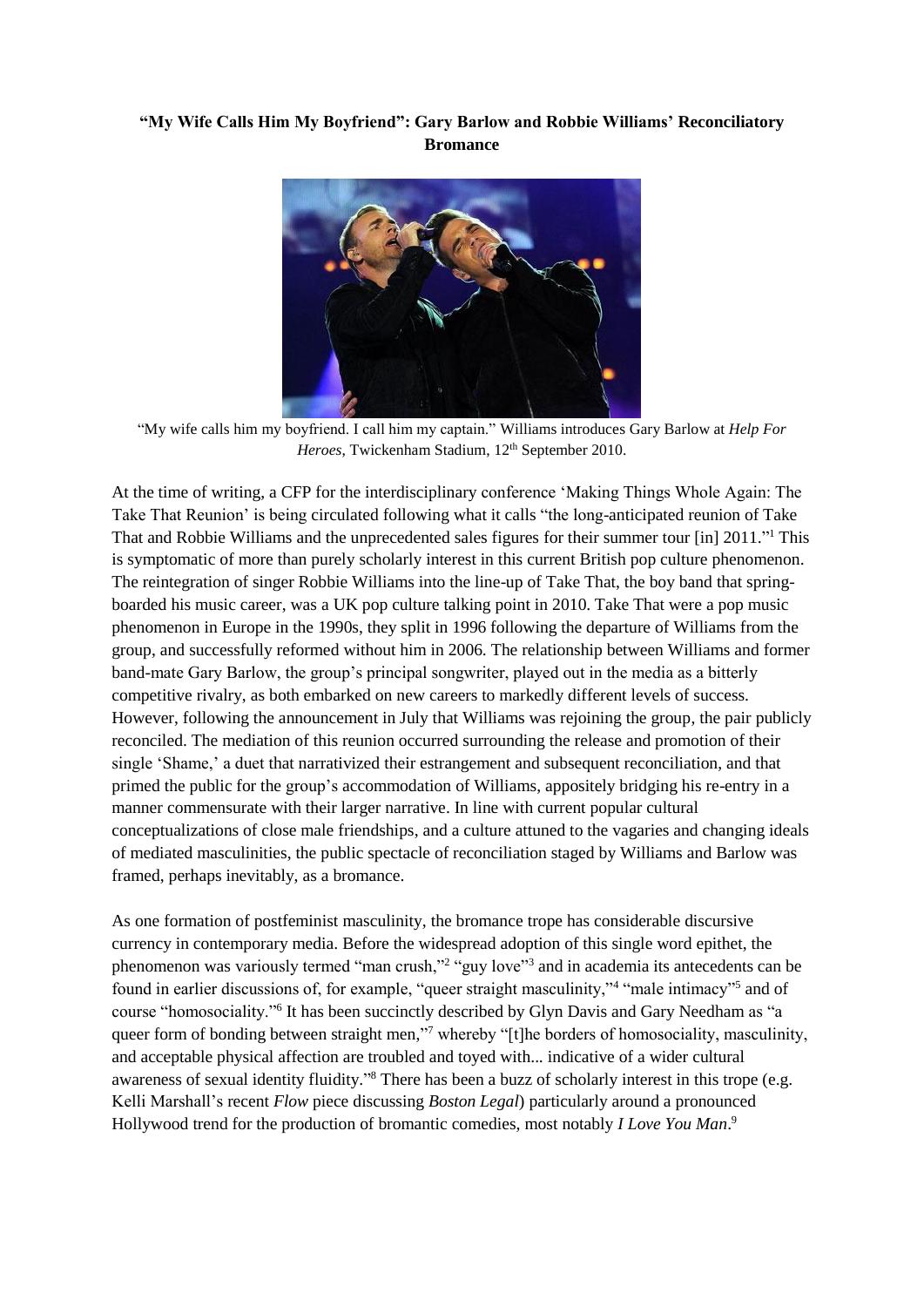It is fitting that the reparation of the fractured relationship between Barlow and Williams should take place in discursive terms that queer homosociality, given that the group's ur-narrative has, to varying extents and at different times, self-consciously unfolded in queer terms and through a discourse of "ambiguous sexuality."<sup>10</sup> It is an established part of Take That's rise-to-fame narrative that their early promotional build-up took place at the UK's gay clubs, which they toured under manager Nigel Martin-Smith. Also well known are Smith's allegations about Williams' sexuality, who in turn has always courted the queering of his public identity, making po-faced statements such as "I only wanted him to love me,"<sup>11</sup> "I think there is a gay man in everybody,"<sup>12</sup> and "He's my soulmate... I hate it when I'm not around him."<sup>13</sup>

The media's narrativization of the Williams/Barlow bromance of September and October 2010 effectively commenced with the 2005 broadcast of *Take That: For The Record*, the documentary produced around the tenth anniversary of the group's split, which prefigured their then imminent reformation, sans Williams. Williams displayed open hostility towards Barlow ("I mean it. He is a wanker") in a continuation of the combative terms upon which their fractured relationship had been framed since the group's dissolution, and with which Barlow was complicit ("Only one person can win.") The extent to which this played out as a spectacle of competition, rivalry and one-upmanship was lampooned in the satirical series *Star Stories*. Latterly, *For The Record* was bookended by *Take That: Look Back Don't Stare*, which chronicled Williams' reintegration into the group, filmed prior to but broadcast after his reconciliation and collaboration with Barlow.

The UK press were quick to utilize the currency of bromance as buzzword of the moment in popular conceptualizations of masculinity, enthusiastically framing their renewed friendship and performing partnership (one paper called it a "'bromantic' reunion."<sup>14</sup>) as such, as it had recently done for the partnership of Prime Minister David Cameron and his deputy Nick Clegg following the formation of the coalition government after the UK general election. <sup>15</sup> Something similar occurred surrounding the release of *The King's Speech* and its depicted friendship between George VI (Colin Firth) and speech therapist Lionel Logue (Geoffrey Rush).<sup>16</sup>

As indicated above, the release of 'Shame' anchored and fuelled the mediation of this reconciliatory bromance. The normalization of emotional articulacy to some formations of postfeminist masculinity, and the advent of the "post-closet era"<sup>17</sup> notwithstanding, 'Shame' and the male intimacy required of its performers, still evinced anxiety over its transgression of the bounds of straightforwardly normative constructions of straight masculinity. This was made manifest via the tongue-in-cheek recourse to the iconography, visual aesthetic, queer gazes and performance mannerisms from *Brokeback Mountain*, which is heavily gestured towards in the track's accompanying music video in the aforementioned ways. The video for 'Shame' over-determines its depicted queerness to the point of what Margo Miller calls "ironic dismissal,"<sup>18</sup> also evidenced by Williams' loaded reference to his wife while introducing Barlow as his "boyfriend" and "captain" live onstage at a televised concert, which kick-started the framing of their reconciliation as a bromance.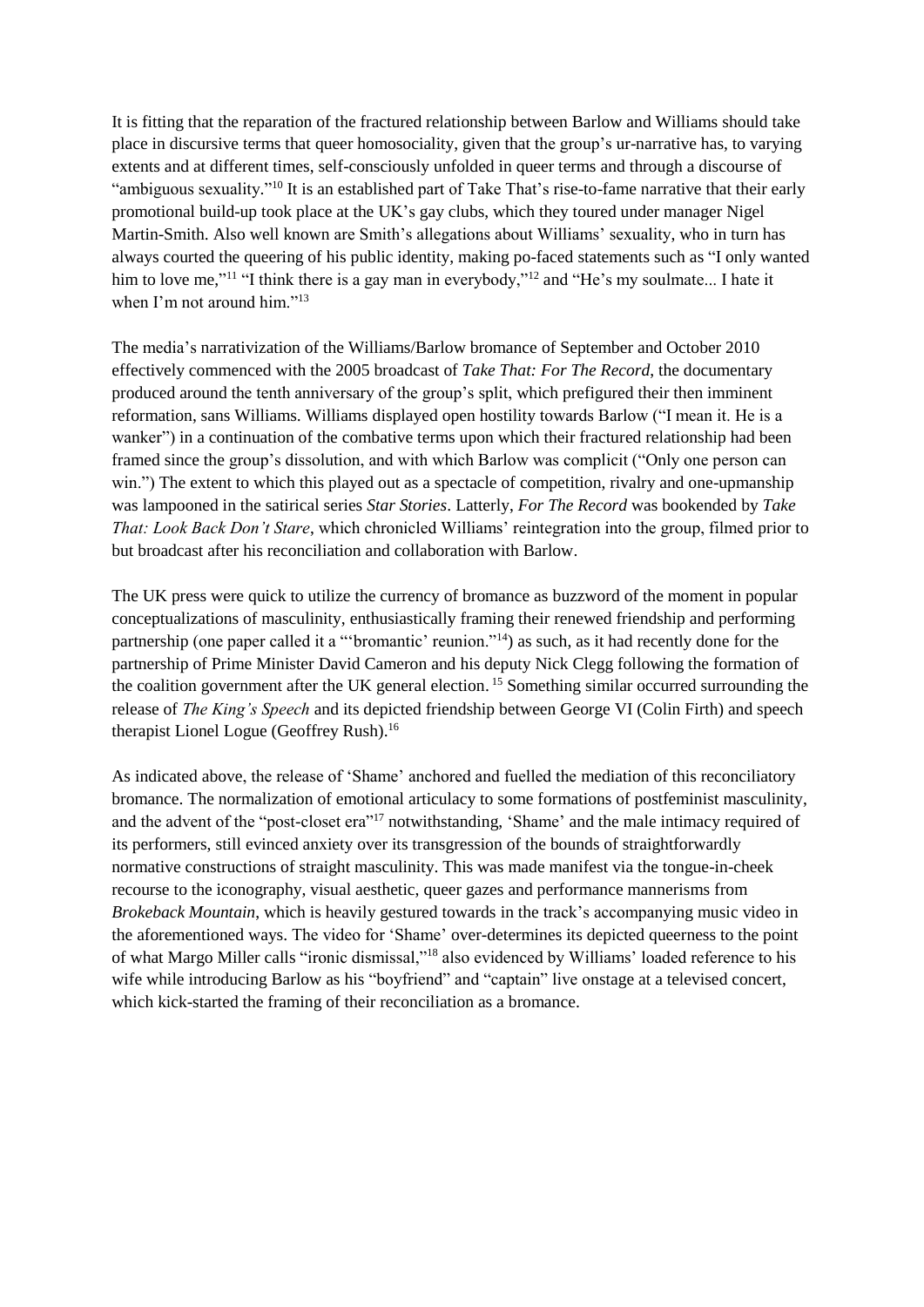

The single cover for 'Shame' depicts the ironically charged gaze exchanged across a crowded bar in a scene from the music video (see below).

<http://www.youtube.com/watch?v=AgFWxN3ocvA&feature=related>

The reintegration of Williams into the larger group dynamic has also borne witness to the re-queering of Take That, as evidenced by their homoerotic video for 'The Flood,' their first single since Williams re-entered the frame, which cross-cuts between a boathouse locker room and a boat race, and by live performance of it surrounded by naked male dancers.



Take That re-queered? Post-bromance homoerotic imagery.

The fifteen-year-long build-up to the end of one of British pop music's most well known and bitter rivalries thus culminated with a cross-mediated bromance that a generation of ageing fans attuned to the current zeitgeist of changing masculinities has seemingly willed into being.

Image Attributions

- 1. Gary Barlow and Robbie Williams perform 'Shame' at the Help For Heroes concert at Twickenham stadium, 12<sup>th</sup> September 2010: <http://www.mirror.co.uk/celebs/news/2010/09/13/rob-s-take-two-115875-22557390/>
- 2. CD single cover for 'Shame' by Robbie Williams and Gary Barlow: [http://en.wikipedia.org/wiki/Shame\\_\(Robbie\\_Williams\\_song\)](http://en.wikipedia.org/wiki/Shame_(Robbie_Williams_song))
- 3. Gary Barlow and Robbie Williams in the music video for 'The Flood' by Take That: author screen grab
- 4. Publicity still for 'The Flood' by Take That: <http://www.guardian.co.uk/music/2010/nov/14/take-that-progress-kitty-empire-review>